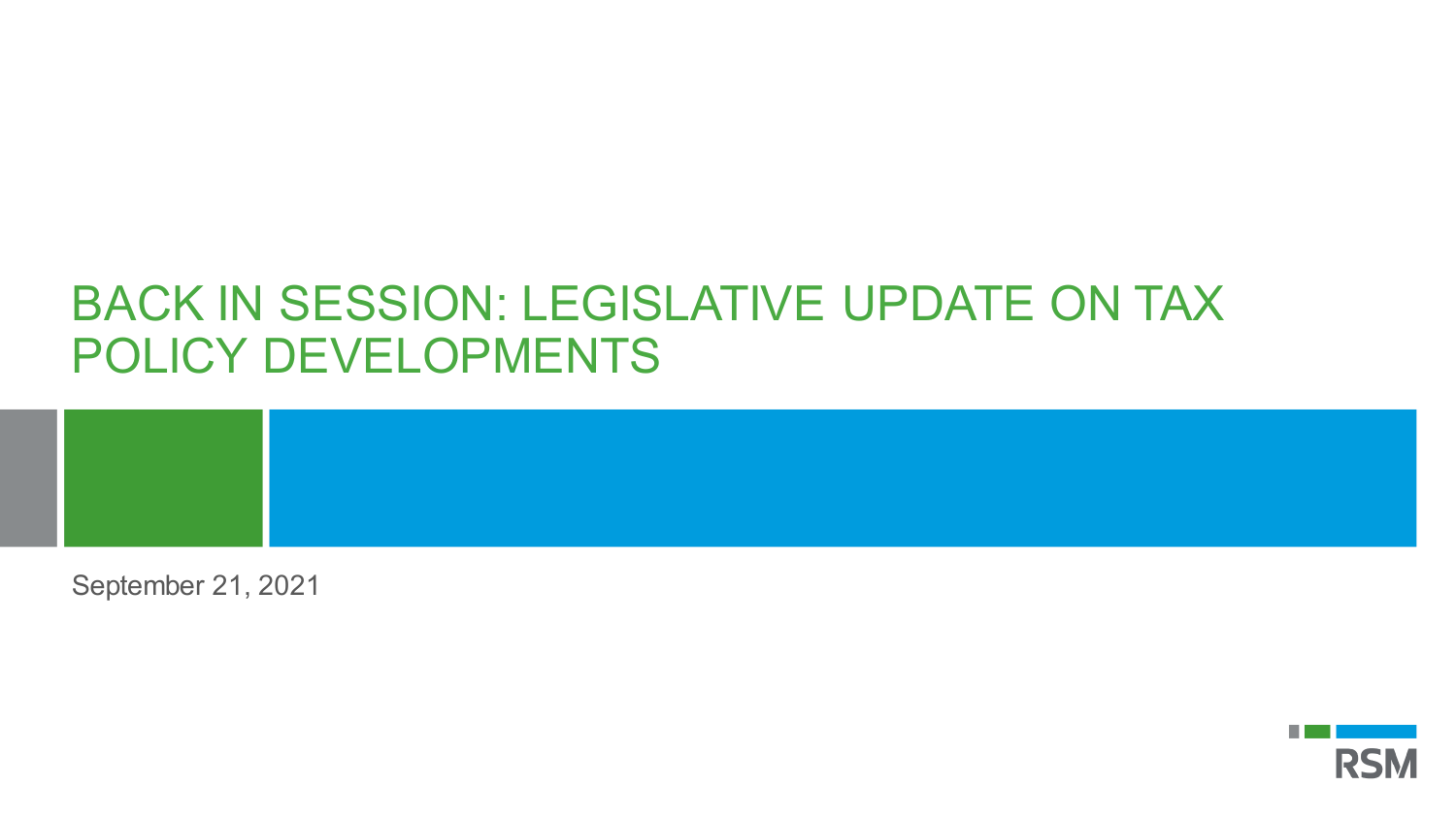#### Today's presenters



**James "Jim" Alex** *Principal, National Tax*



**Patti Burquest** *Principal, Washington National Tax leader*



**Fred Gordon** *Sr. Director, National Tax* 



**David Kautter** *Partner, Federal Specialty Tax Leader* 



**Mathew Talcoff** *Partner, National industry tax leader*

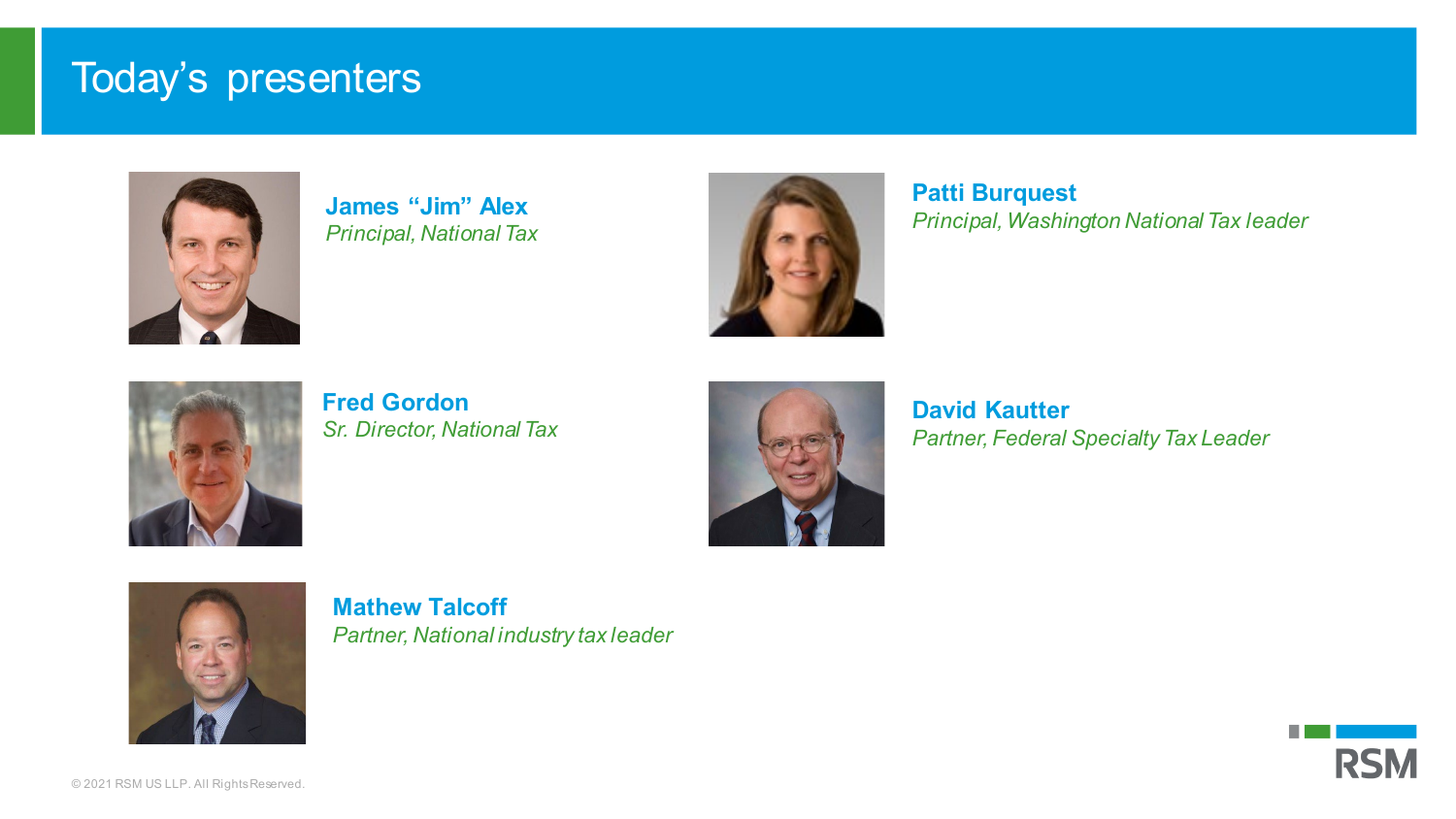

#### **Topic**

Capitol Hill update

House Ways and Means-approved markup bill

IRS update

Individual and business considerations





.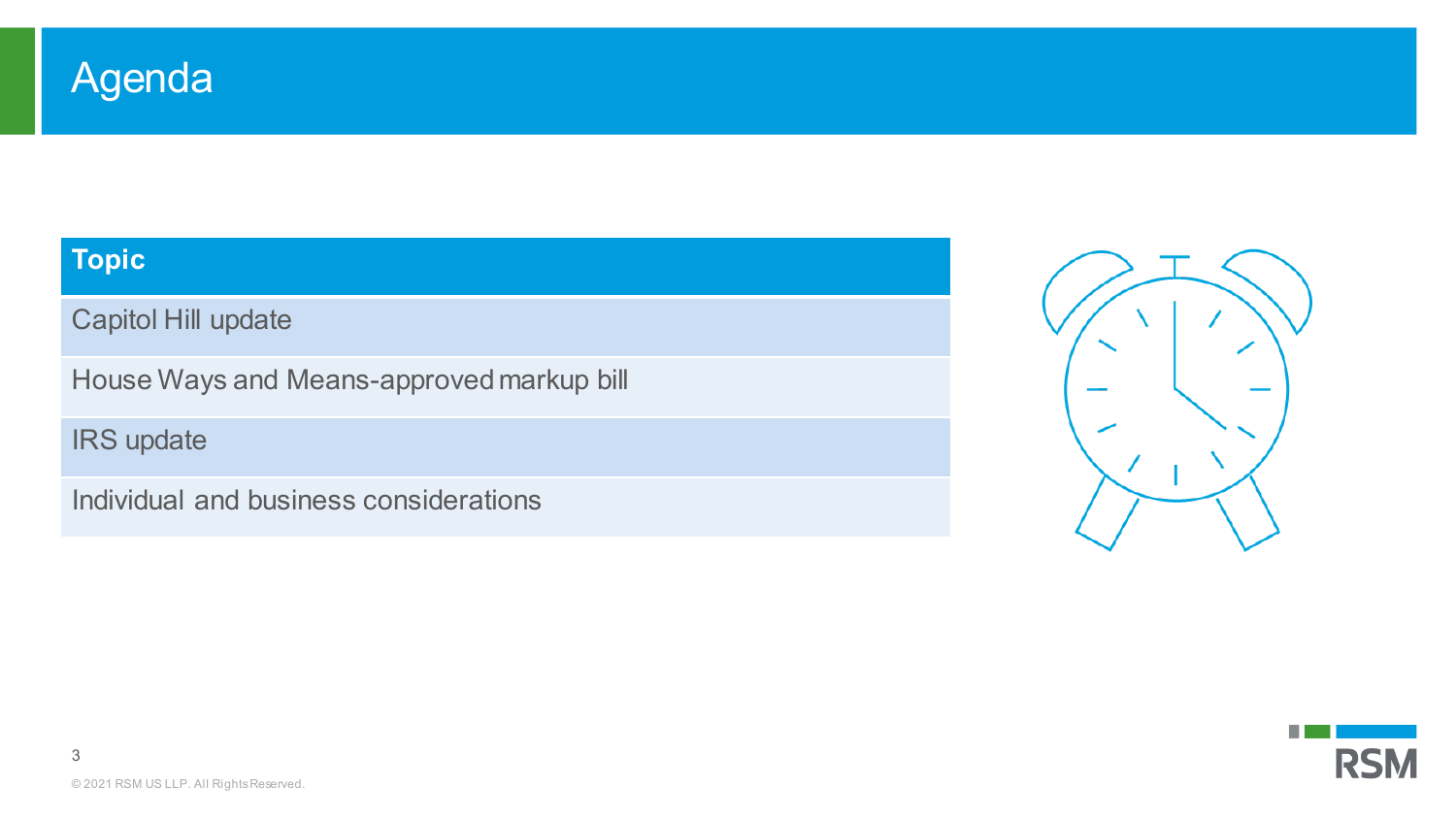# CAPITOL HILL UPDATE

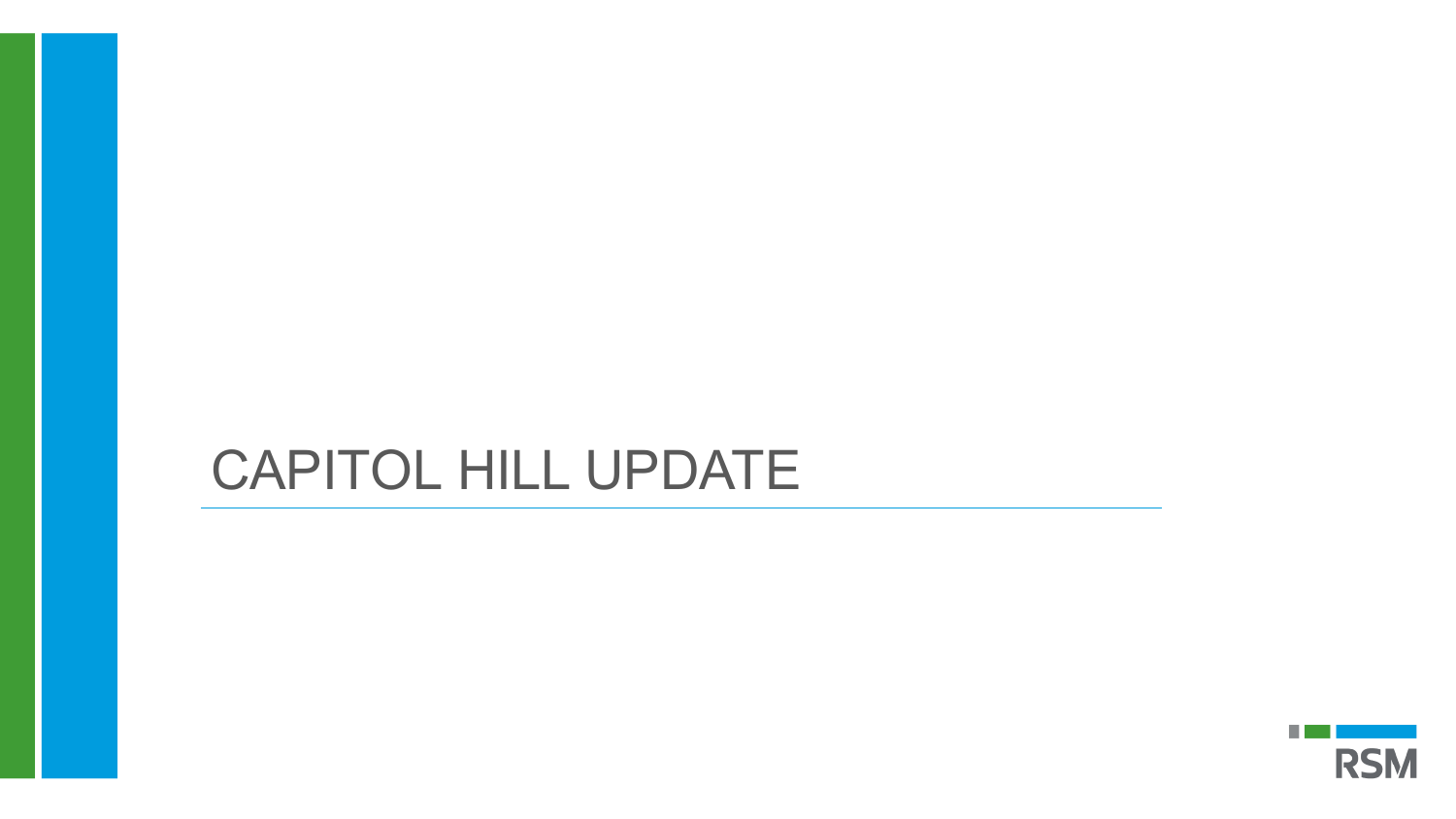## Congress two track approach and balance of power

- \$1.2T, which includes \$550B in new spending
- No significant tax increases
- **Bipartisan** approach
- September 27 vote promised in House





- FY 22 budget resolution with reconciliation instructions
- Tax measures must reduce deficit by at least \$1B over 10 year budget window
- Partisan approach

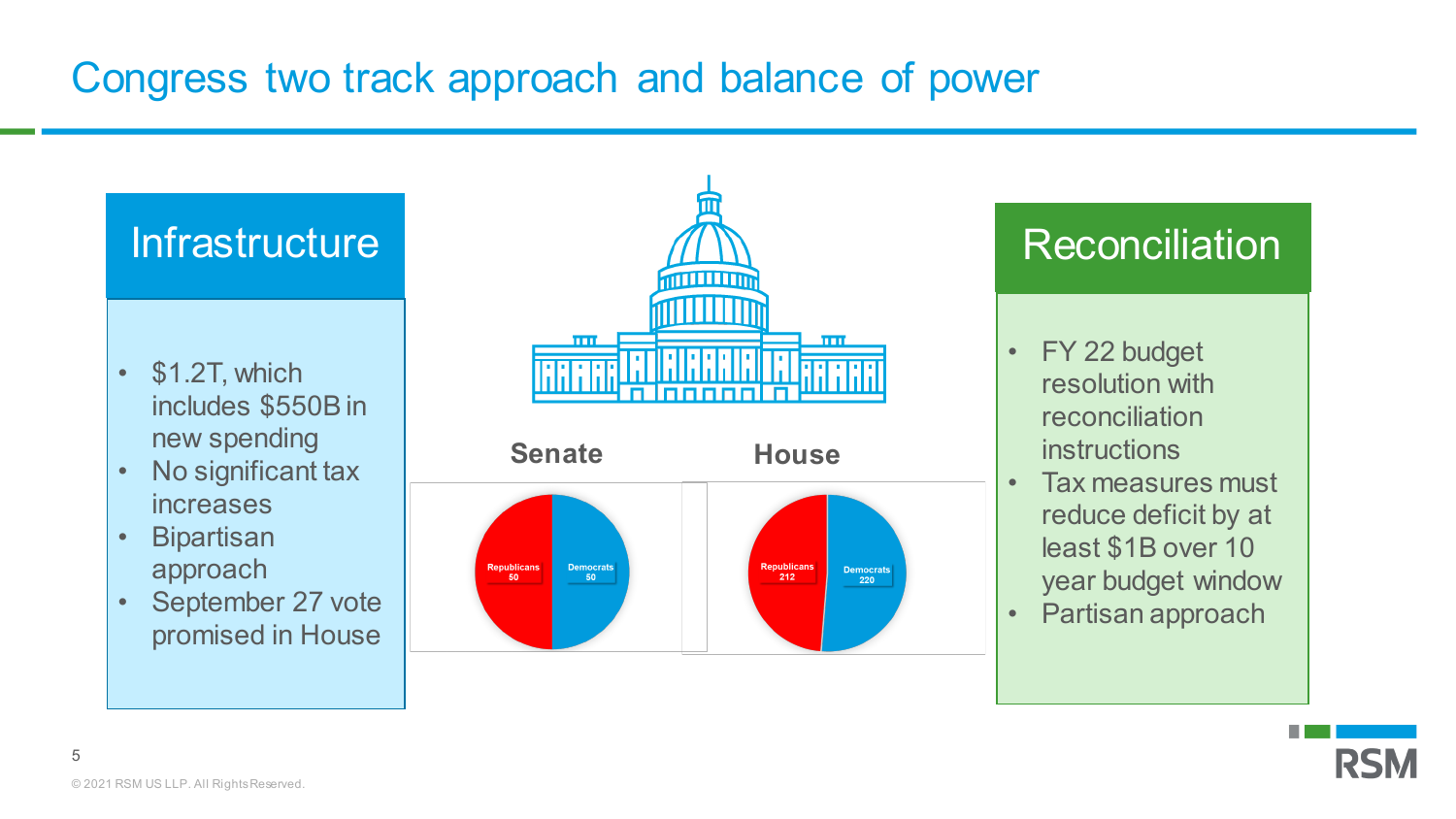## Reconciliation bill: Underlying forces



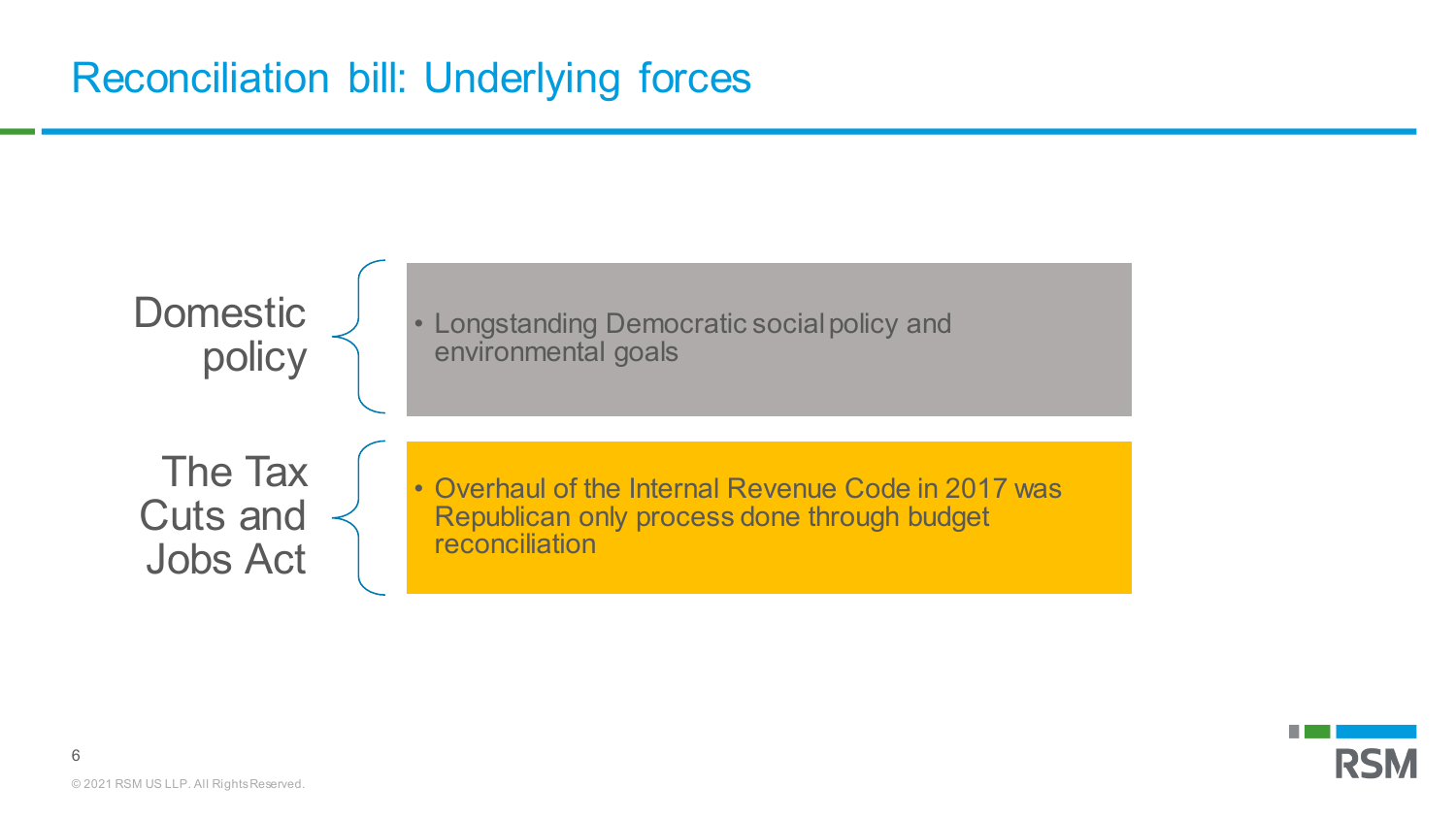### Path forward – dynamic process, condensed timeframe

• Release of "Chairman's Mark" Released 9/13

W&M reported-out bill Completed 9/15

• Tax measure combined with other reconciliation bills reported out of other House committees

• Vote on entire reconciliation bill on House floor

Senate Finance consideration of the House-approved bill

• Once reported out of committee, tax bill combined with reconciliation bills from other committees

• Vote on entire reconciliation bill on Senate floor

• Differences between House and Senate bill resolved through joint conference

• Conference bill must be passed by both House and Senate

Bill is "enrolled" and sent to White House for President's signature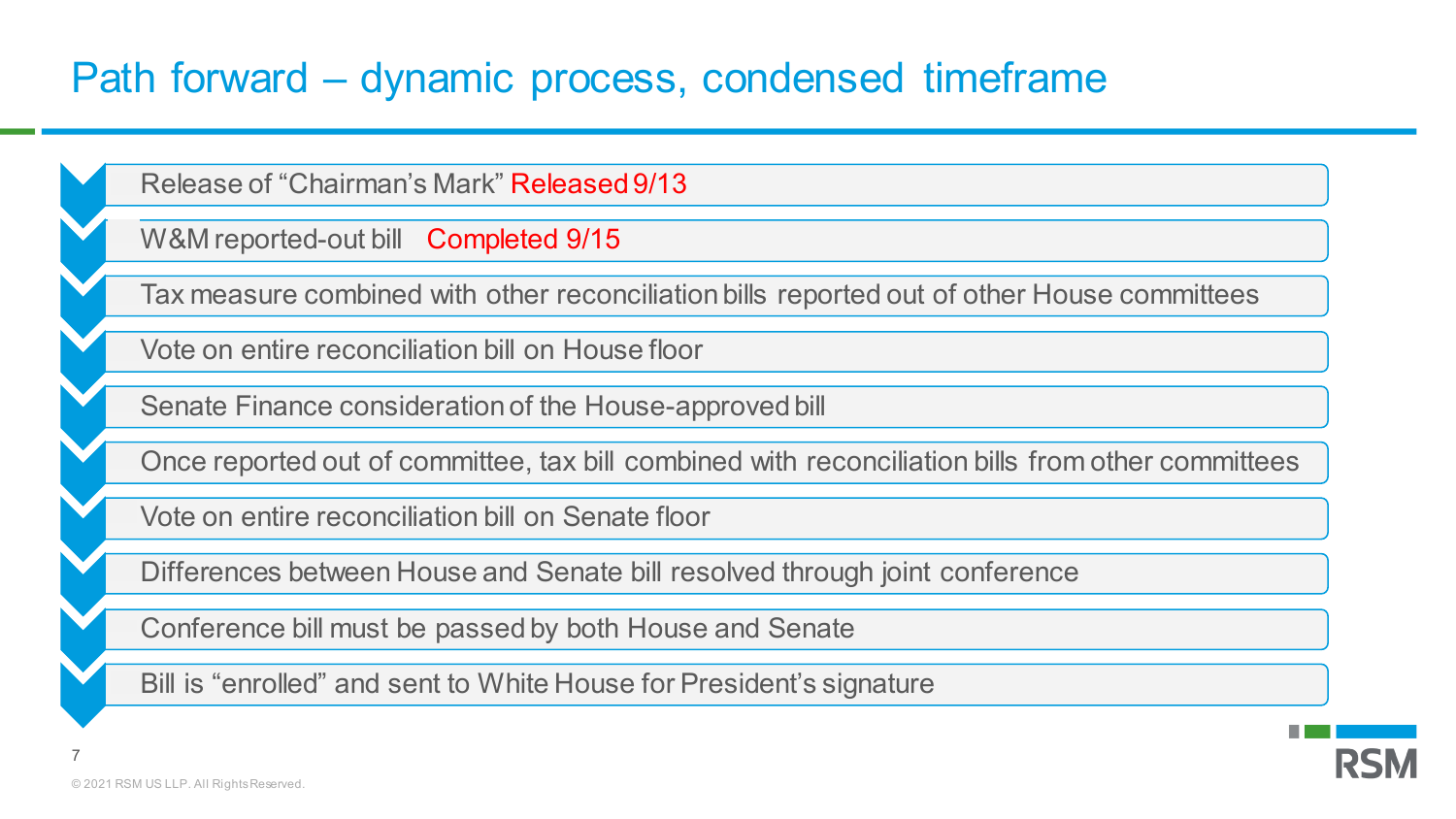## Path forward – dynamic process, condensed timeframe

#### Impending deadlines



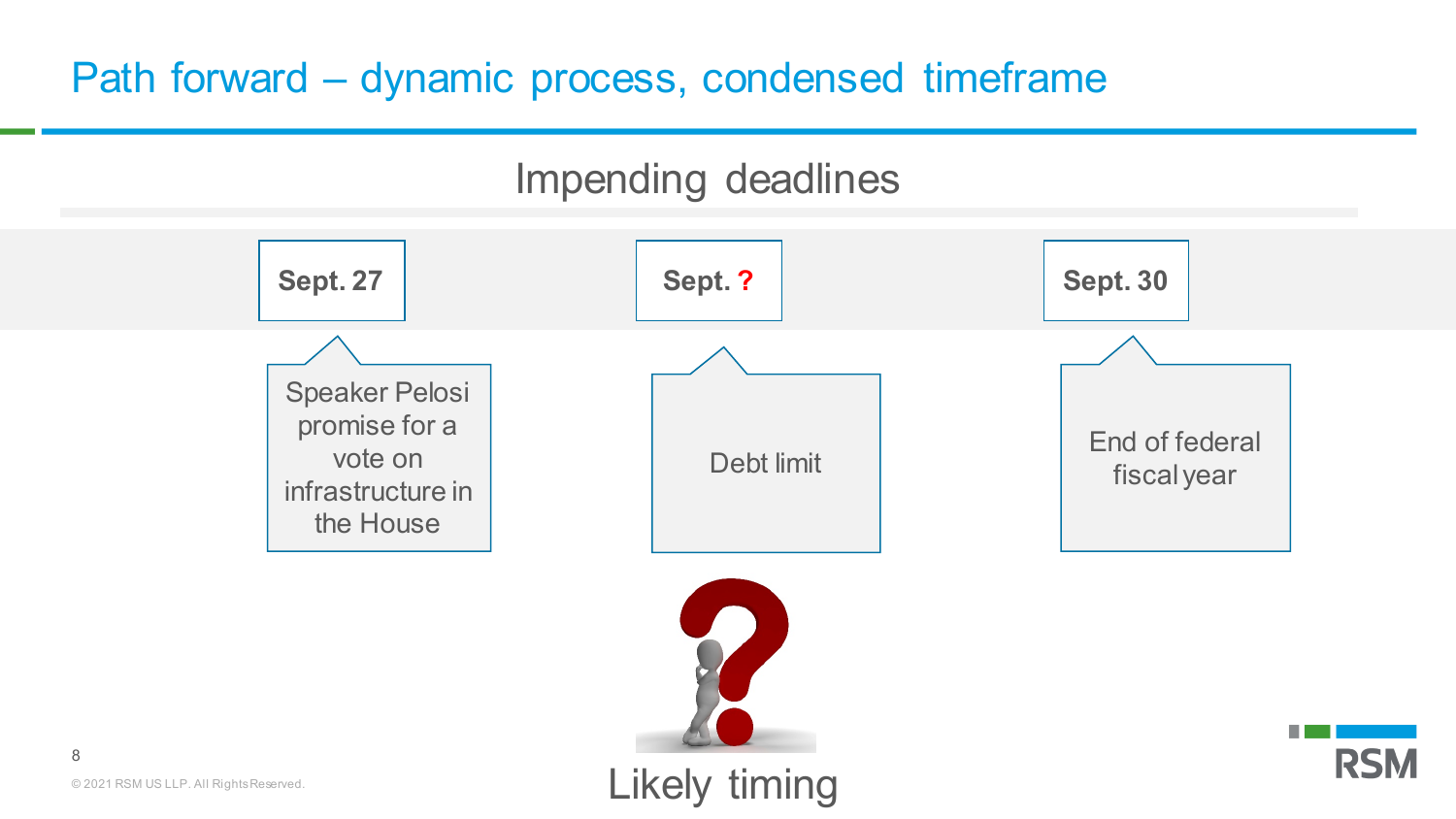#### Top 5 observations

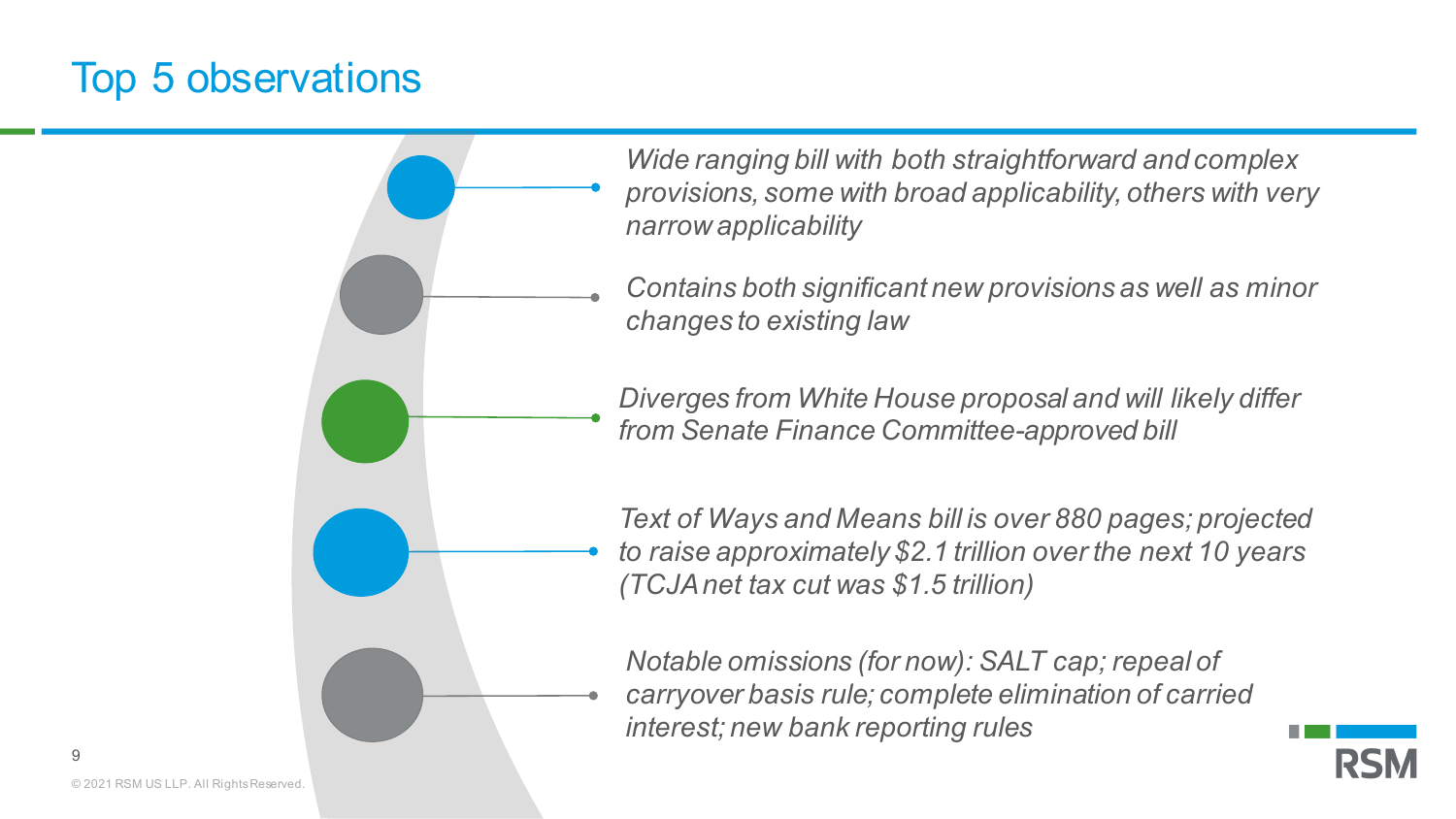# HOUSE WAYS AND MEANS-APPROVED MARKUP BILL

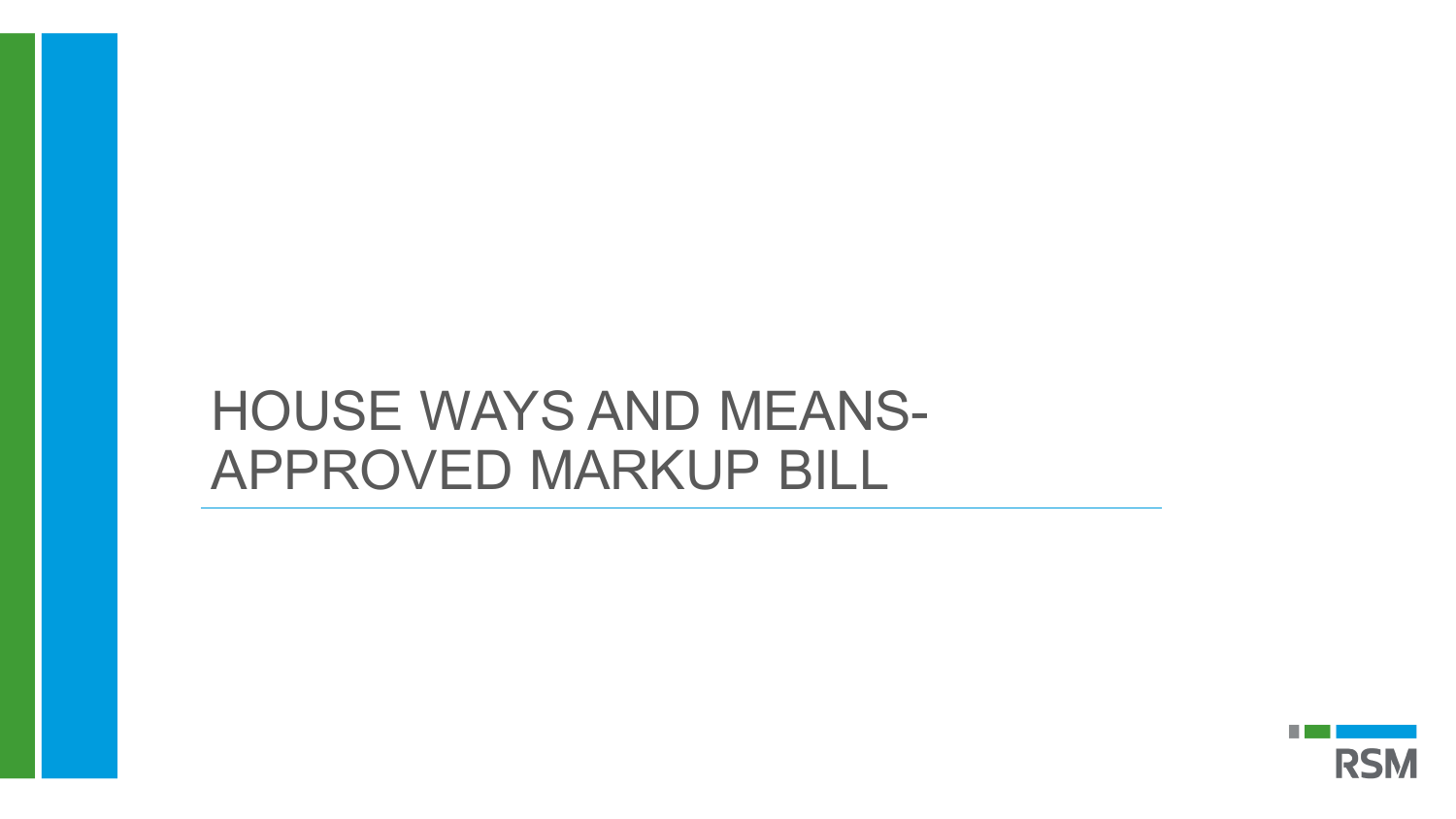### Overview of House Ways and Means-approved markup bill

| <b>Corporate and international</b><br>tax reforms<br>(Raises \$963B)                                                                                                                                                                                            | <b>Tax increases for high-</b><br><i>income individuals</i><br>(Raises \$1T)                                                                                                                                                                                     | <b>Modification of rules</b><br>related to retirement plans<br>(Raises \$4.3B)                                                                                                                                               | <b>Other provisions</b><br>(Raises \$91B)                                                                                                                                                                                                                                                                                                                       |
|-----------------------------------------------------------------------------------------------------------------------------------------------------------------------------------------------------------------------------------------------------------------|------------------------------------------------------------------------------------------------------------------------------------------------------------------------------------------------------------------------------------------------------------------|------------------------------------------------------------------------------------------------------------------------------------------------------------------------------------------------------------------------------|-----------------------------------------------------------------------------------------------------------------------------------------------------------------------------------------------------------------------------------------------------------------------------------------------------------------------------------------------------------------|
| • 26.5% corporate tax rate<br>Limitations on deduction for<br>$\bullet$<br>interest expense<br>• Modifications to GILTI, FDII and<br><b>BEAT</b><br>Other business tax provisions<br>$\bullet$<br>including limitations on special<br>rules for Sec. 1202 gains | 39.6% top rate on individual<br>income tax<br>25% long-term capital gains rate<br>$\bullet$<br>New 3% surtax<br>Expanded application of net<br>investment income tax<br>Cap on Sec. 199A deduction<br>Changes to grantor trusts rules<br>and valuation discounts | Limitations on high-income<br>$\bullet$<br>taxpayers with large retirement<br>account balances<br>Other provisions relating to<br>individual retirement plans<br>including certain prohibitions of<br><b>IRA</b> investments | Selected provisions include:<br>Modifications to limitations on<br>$\circ$<br>deduction of excessive<br>employee remuneration<br>Increase in products<br>$\circ$<br>containing tobacco or nicotine<br>Temporary rule to allow certain<br>$\bigcirc$<br>S corporations to reorganize<br>tax-free as partnership<br>Expensing of R&E (deferred<br>effective date) |



H.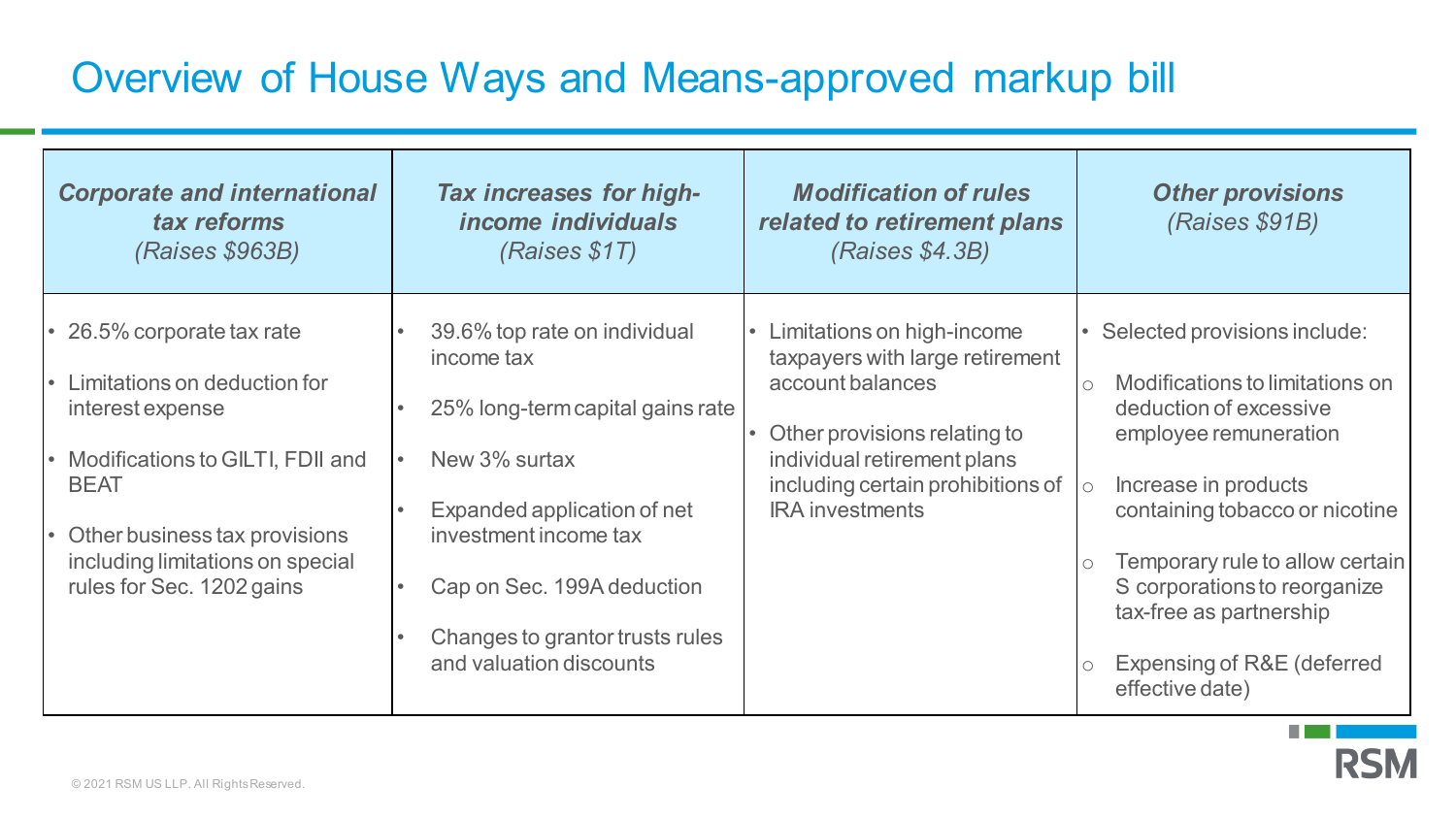#### **Selected corporate and international provisions**

- Graduated corporate rate structure:
	- 26.5%: Income more than \$5M
	- 21%: Income between \$400,000 and \$5M
	- 18%: Income below \$400,000
- Impose a 16.5% tax on foreign earnings under GILTI with modifications to calculation (e.g., 5% QBAI exemption)
- Accelerated reduction in the FDII deduction to 21.875% (currently scheduled to occur in 2025) for a 20.7% ETR
- Increase BEAT to 10% for 2 years; 12.5% thereafter

| Æ<br>X,<br><u> 2011 1011 1011 1111</u><br>m<br><b>THE S</b><br>ш           |
|----------------------------------------------------------------------------|
| 圕<br>田田田<br>囲田<br>圕<br>⊞<br>囲<br>⊞<br>⊞<br>田田田<br>田田田田<br>F<br>⊞<br>⊞<br>昍 |
| ۱È                                                                         |
|                                                                            |

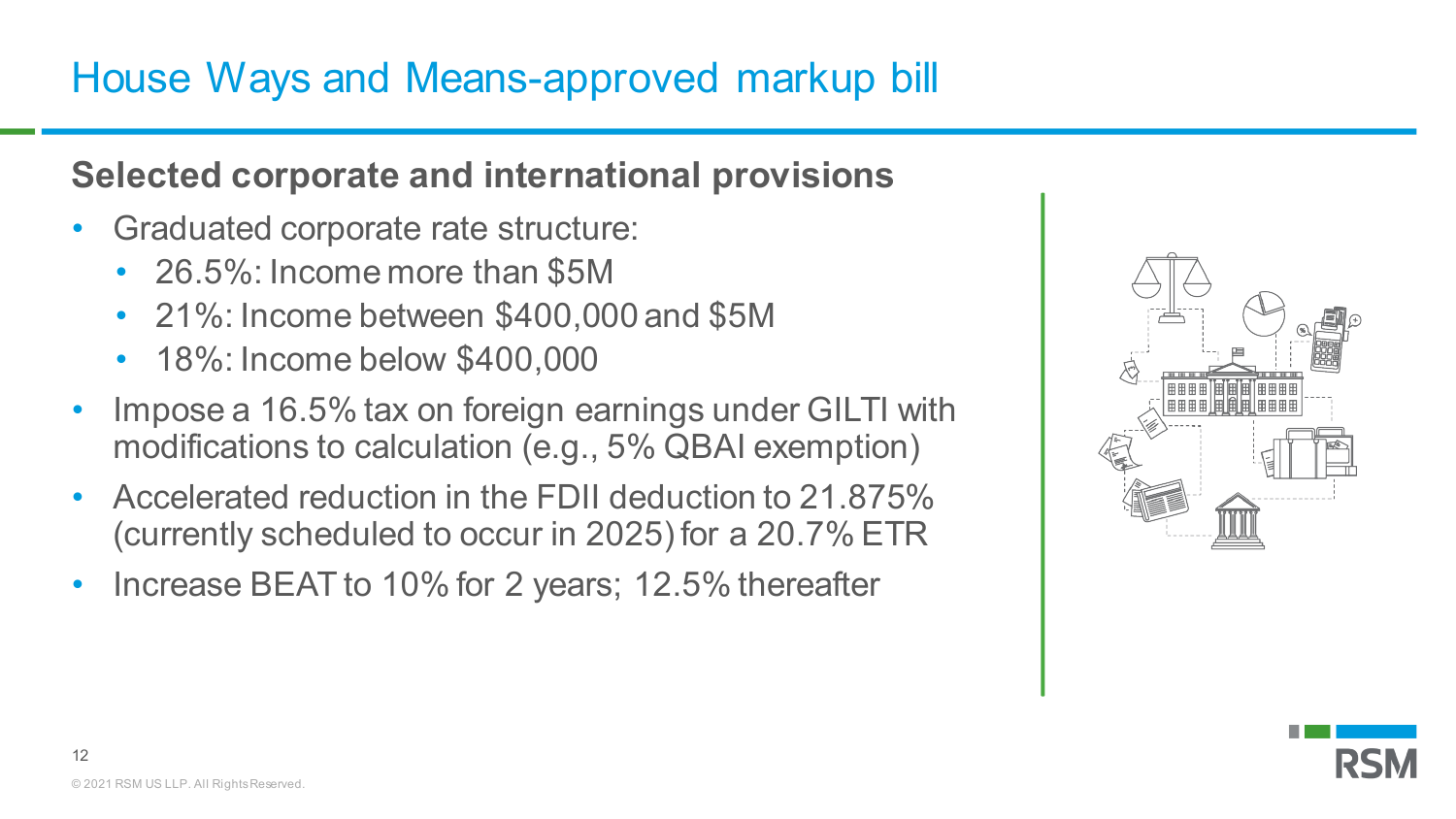## House Ways and Means-approved markup bill

#### **Selected individual and pass-through provisions**

- Top individual rate of 39.6%
- 3% surtax on high income individuals, trust and estates
- Top long-term capital gains rate of 25%
- Expand application of net investment income tax to trade or business income of high income individuals
- Limitation of deduction of qualified business income for high income taxpayers
- Extension of carried interest holding period to five years
- Estate tax reform including modifications to estate tax valuation rules and certain tax rules applicable to grantor trusts



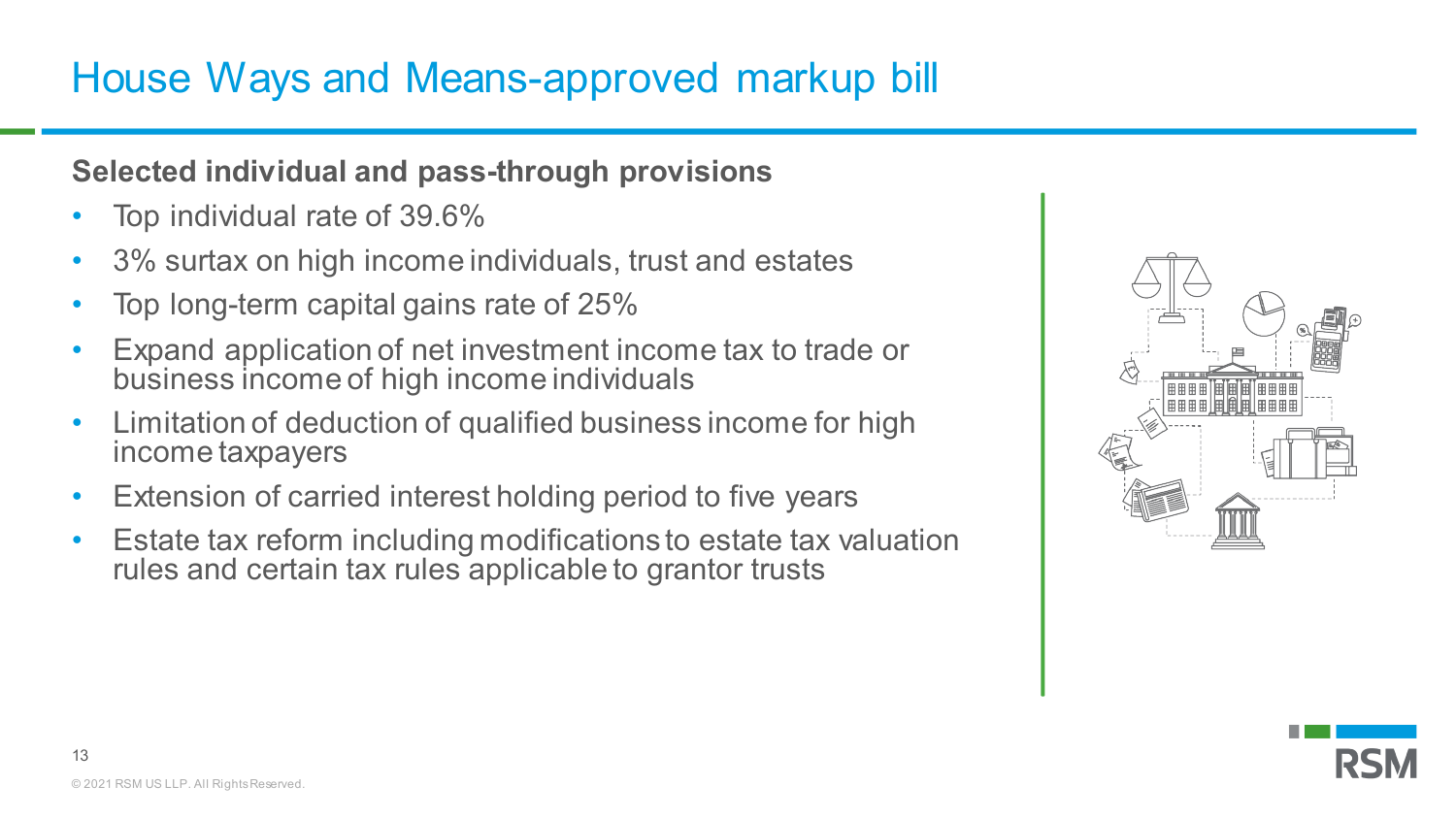## House Ways and Means-approved markup bill

#### • **Modification of retirement plan rules**

- Limitations on high-income taxpayers with large retirement account balances
- Other provisions relating to individual retirement plans including certain prohibitions of IRA investments
- **Other provisions including:** 
	- Modifications to limitations on deduction of excessive employee remuneration
	- Temporary rule to allow certain S corporations to reorganize tax-free as a partnership
	- Expensing of R&E



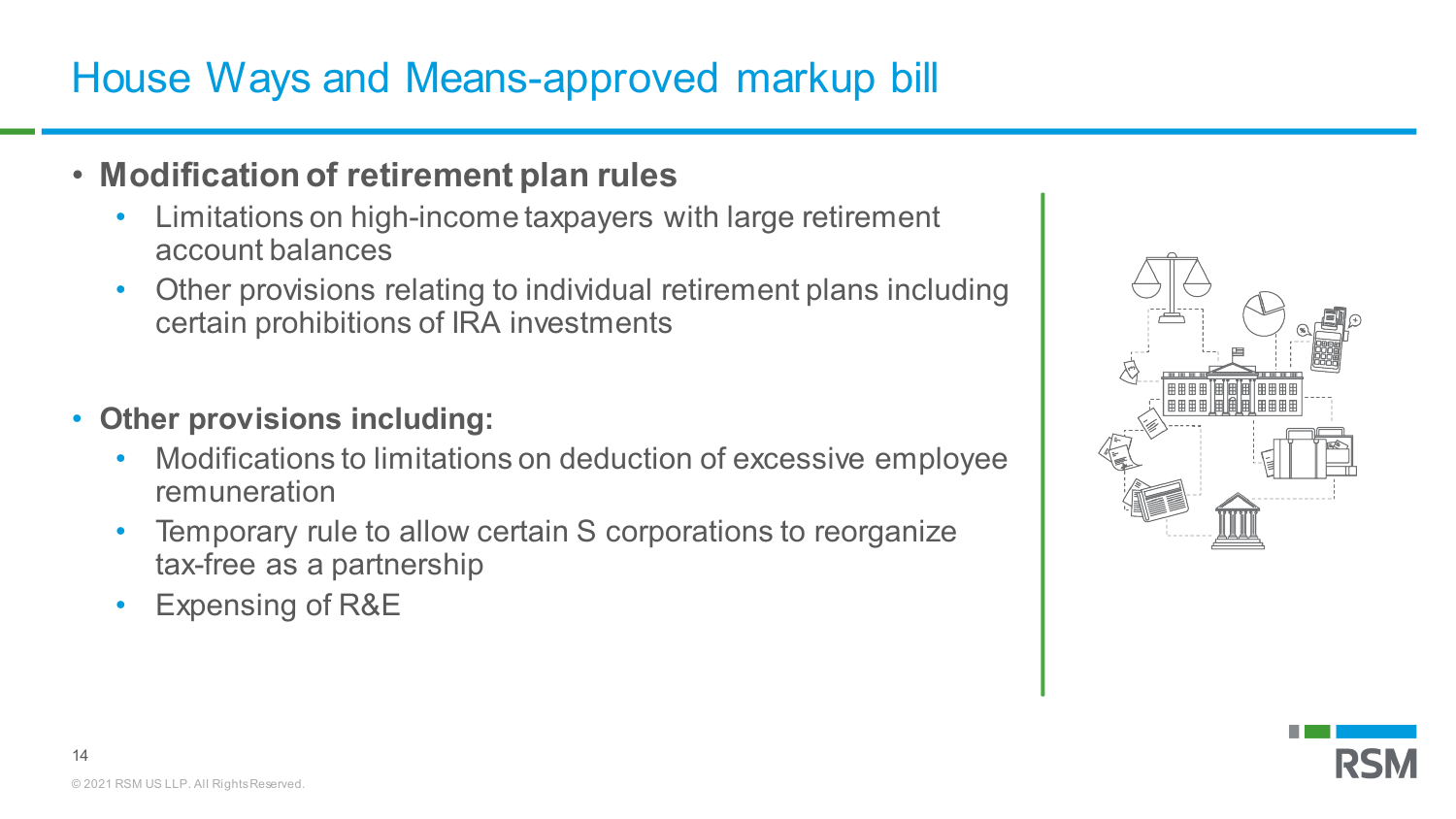# IRS UPDATE

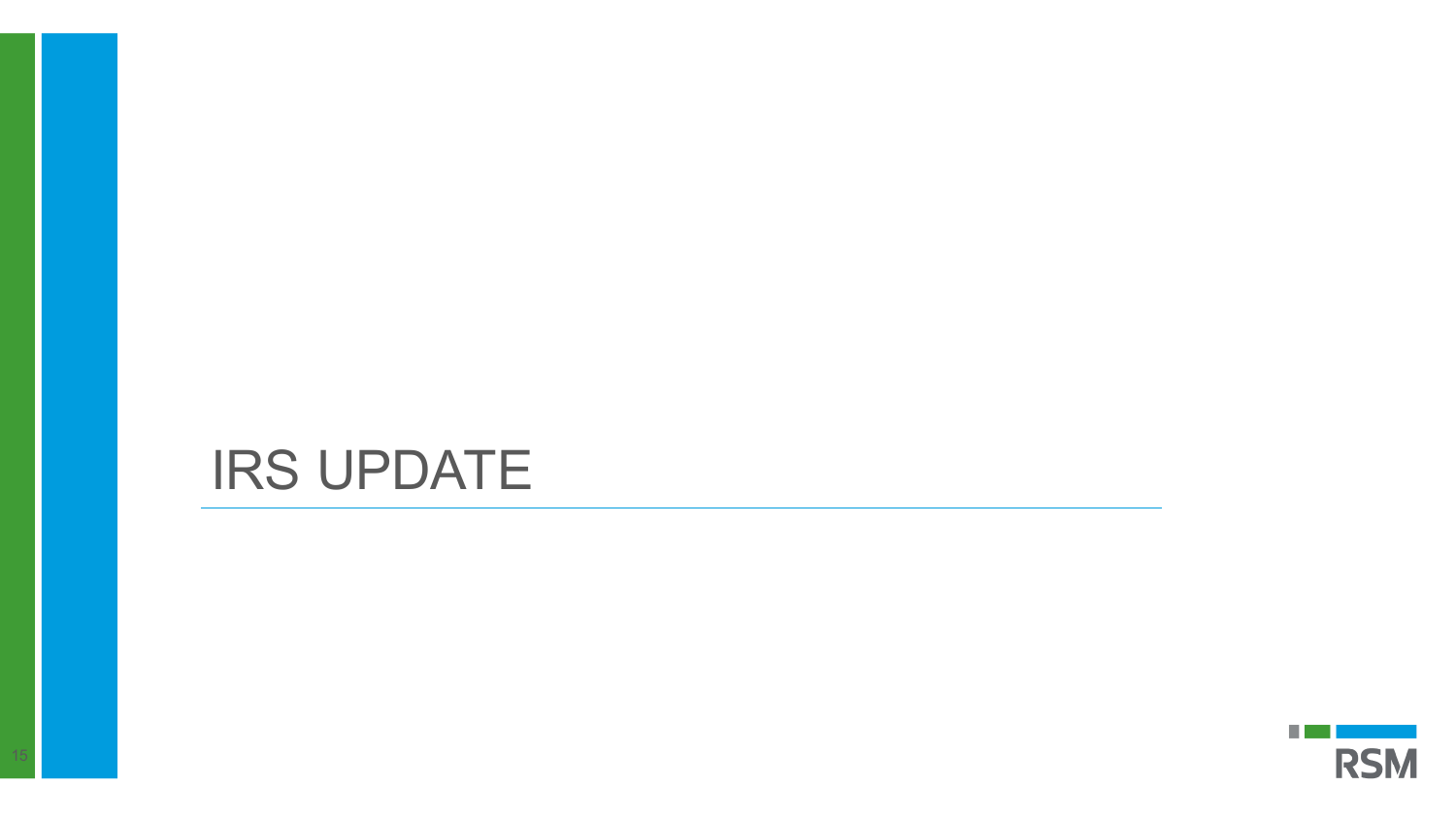## IRS budget and enforcement priorities

- IRS budget increase?
	- ⁻ Ways and Means proposal would provide approximately \$79B in additional funding over a 10 year period.
		- IRS will use the funds to strengthen its enforcement activities, increase voluntary compliance and modernize information technology to support enforcement activity.
		- Funds are not intended to be used to "increase taxes on any taxpayer with taxable income below \$400K."
- Enforcement priorities (fueled by data analytics)
	- Global high-wealth and high income non-filers/non-payers
	- Large partnerships and flow-throughs
	- ⁻ SECA avoidance (partnerships and S corporations)
	- ⁻ Syndicated conservation easements
	- ⁻ Micro-captive insurance companies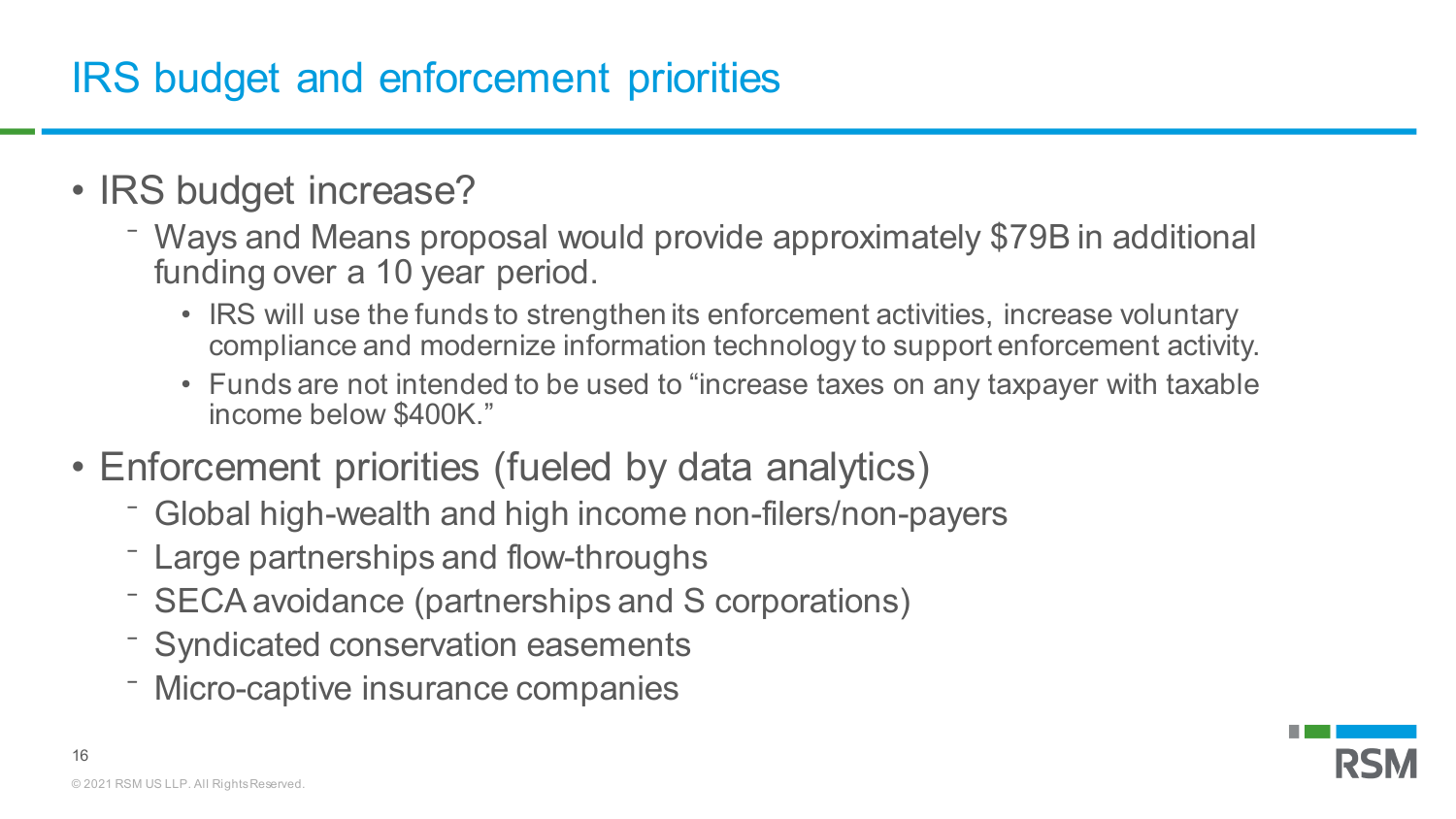# INDIVIDUAL AND BUSINESS CONSIDERATIONS

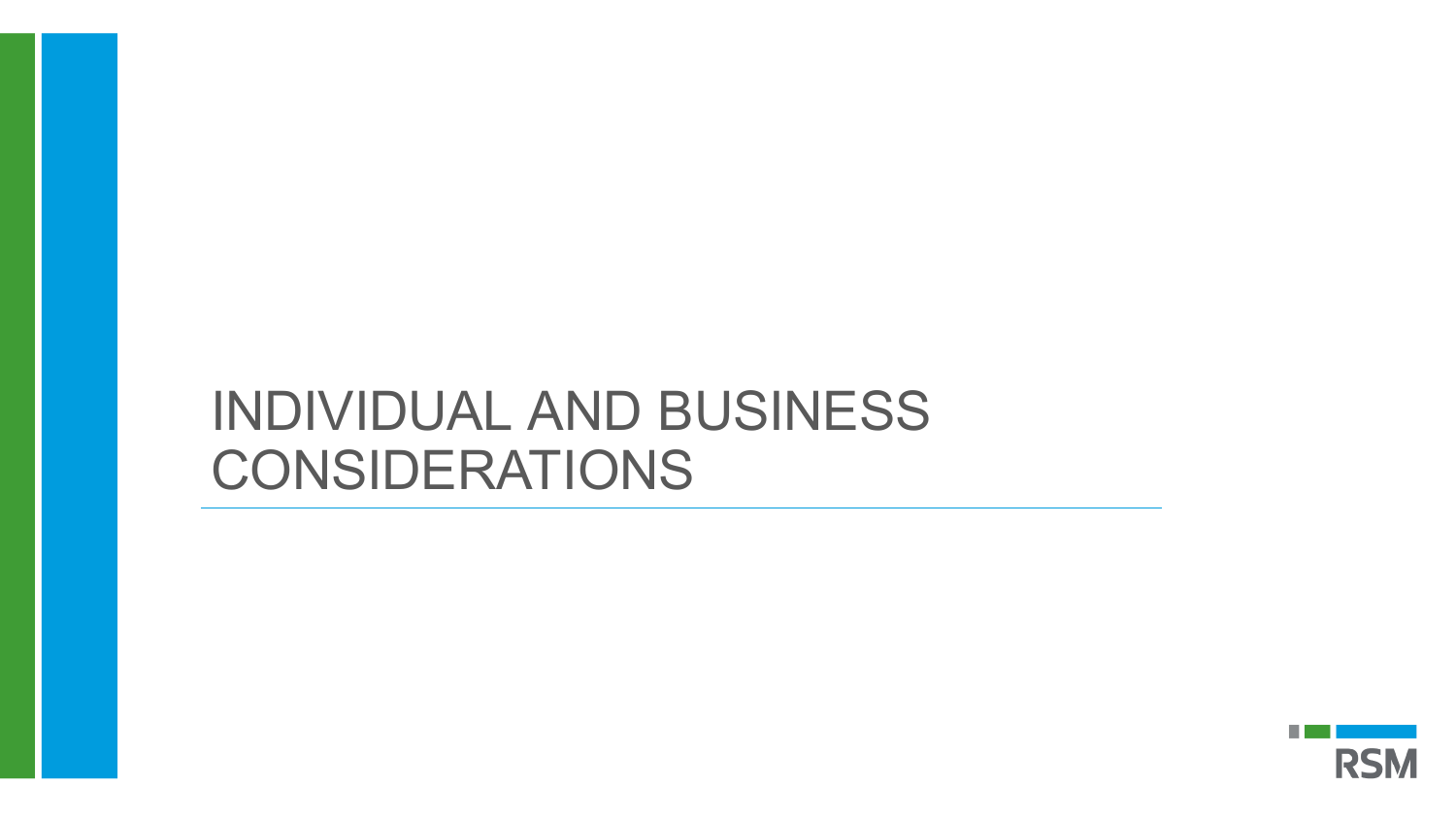#### **Resources**



#### **Join us Nov. 1–5, 2021**

Our annual tax summit brings you 20 virtual sessions over the course of a week. [Register today](https://rsmus.com/events/tax-in-motion-2021.html) to reserve your spot!



#### **Monday, Sept. 27[—The Real Economy](https://rsmus.com/economics/the-real-economy.html) webcast**

Featuring RSM Chief Economist Joe Brusuelas and U.S. Chamber of Commerce Executive Vice President Neil Bradley.

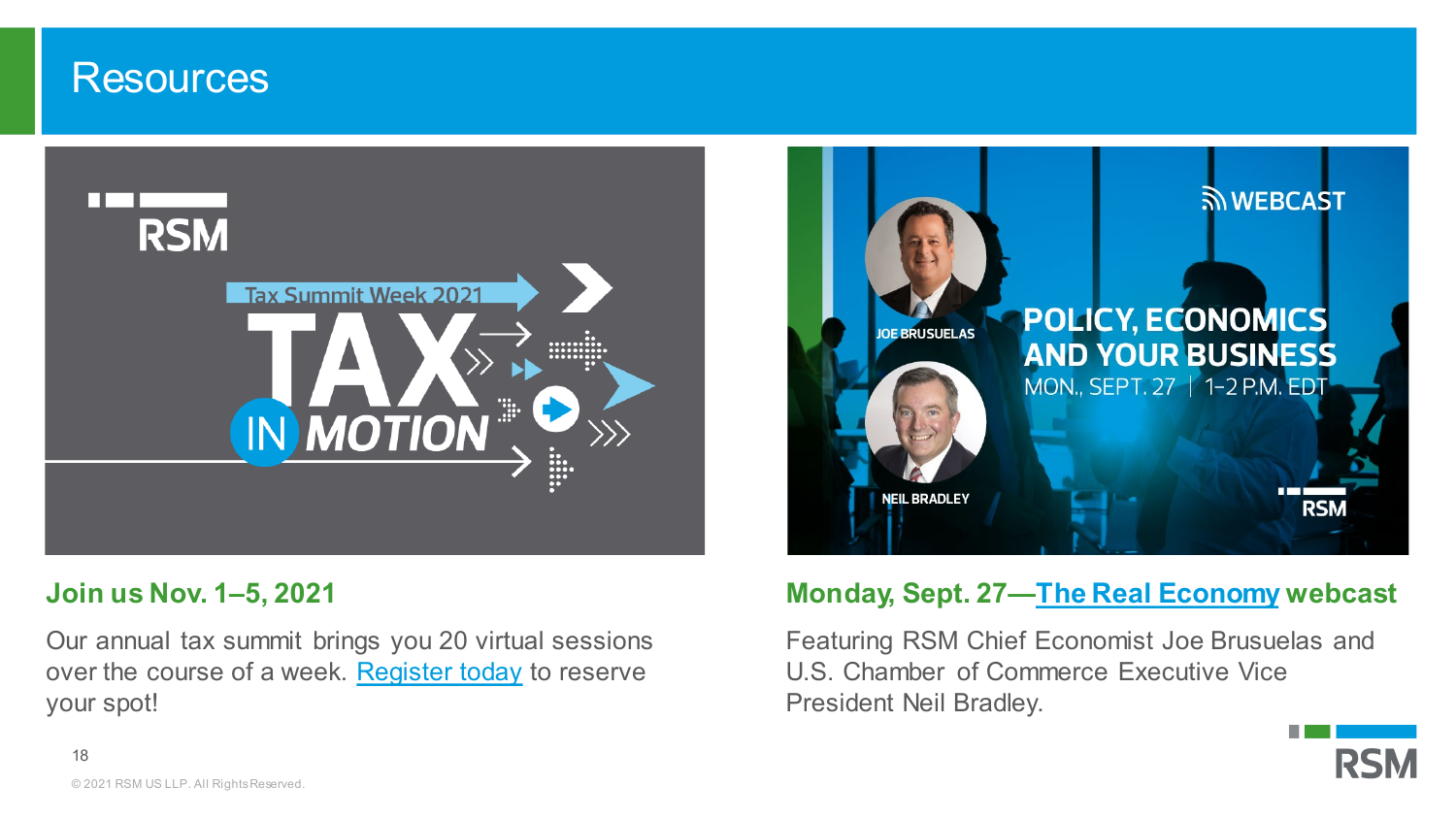